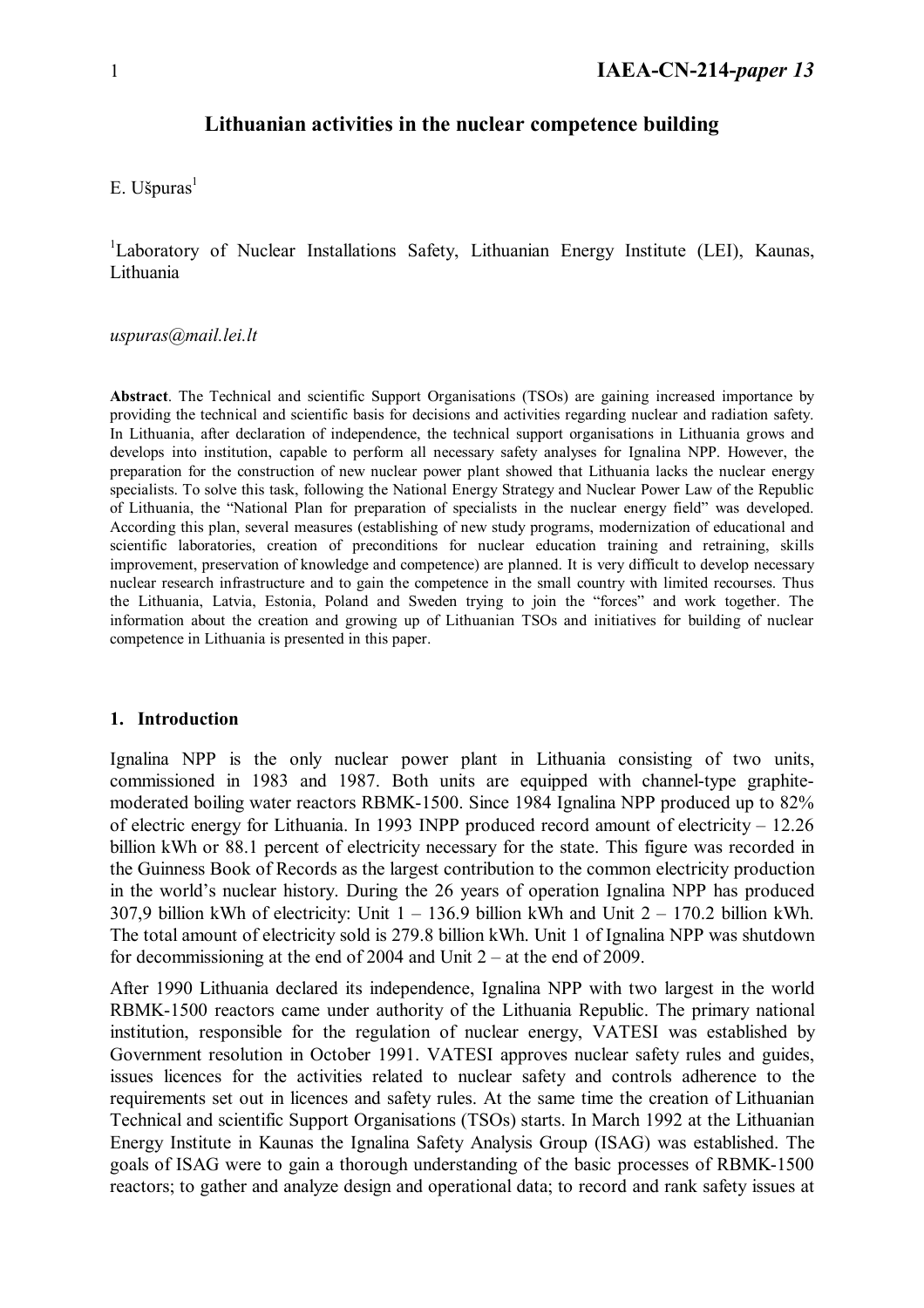Ignalina; to analyze the consequences of simulated accidents at the plant; and to provide professional technical and scientific consultation to the VATESI, the government and the international community. Later this group overgrows into Laboratory of Nuclear Installation Safety.

The Lithuanian Energy Institute (LEI, established in 1956) is a technical research centre dealing with energy related research in analysis of security of energy supply, development of energy planning methods, fuel cells and hydrogen, renewable energy, thermal physics and fluid mechanics, nuclear safety, structural integrity assessment of components and structures, simulation of complex energy systems. Few laboratories, including the mentioned Laboratory of Nuclear Installation Safety, are dealing with the nuclear safety and nuclear energy research. The main research areas, related to the nuclear energy are: numerical simulations of thermalhydraulic processes during design, beyond design and severe accidents in nuclear reactors, spent fuel pools, containments and experimental facilities; simulation of aerosols and Fission Products transport in the compartments of NPP; assessment of reactor core modifications and analysis of postulated reactivity accidents; structural analysis of NPP buildings, components and piping. Also the specialists of Laboratory of Nuclear Installation Safety are performing Level 1 and Level 2 Probabilistic Safety Assessment of NPP and sensitivity and uncertainty analysis of modelling parameters and results. In this paper, only the activities in the area of nuclear safety and nuclear energy research are taken into account. The specialists, working in these areas, are assumed as the TSO from LEI.

The other organizations also took income into creation of TSOs - Kaunas University of Technology (KTU), Vytautas Magnus University (VMU), Faculty of Physics of Vilnius University (VU) and the Institute of Physics (IP). In these institutions (in separate departments) also the groups of specialists were established, which are performing the functions of TSO.

## **2. Activities of Lithuanian TSOs during Ignalina NPP operation in 1994 – 2009**

In 1994 Lithuania signed the agreement with the European Bank for Reconstruction and Development (EBRD) Account of Nuclear Safety. According this Account, in 1995 – 1996 was prepared In-depth Ignalina NPP Unit 1 Safety Analysis Report, using USA and Western Europe methodology and computer codes. This study has been performed by specialists from the Ignalina NPP, Russia (RDIPE), Canada and Sweden. The created group of Lithuanian TSO (ISAG) has been participated in preparation of independent Review of the Ignalina NPP Safety Analysis Report. This Review was performed in 1995–1997, together by the experts from USA, Great Britain, France, Germany, Italy and Russia. Such first very significant international project was the good school for the young Lithuanian TSO.

Based on the findings, developed in the Ignalina Nuclear Power Plant Safety Analysis Report and independent Review, the few significant modifications were recommended: the new algorithms for reactor shutdown and activation of emergency core cooling system in the case of low flow through group of fuel channels and on pressure decrease rate in drum separators; modification of reactor shutdown system and others. The first modifications protected the reactor from flow stagnation and overheating of fuel in the group of fuel channels. Safety justifications of these modifications have been performed in Lithuanian Energy Institute (LEI). The modifications of activation algorithms for reactor shutdown and emergency core cooling systems activation were installed in power plant unit 1 in 1999, and unit  $2 - 2000$  m. The second modification (modification of reactor shutdown system) was necessary, because in the case of failure of reactor shutdown function the consequences can be dramatic enough.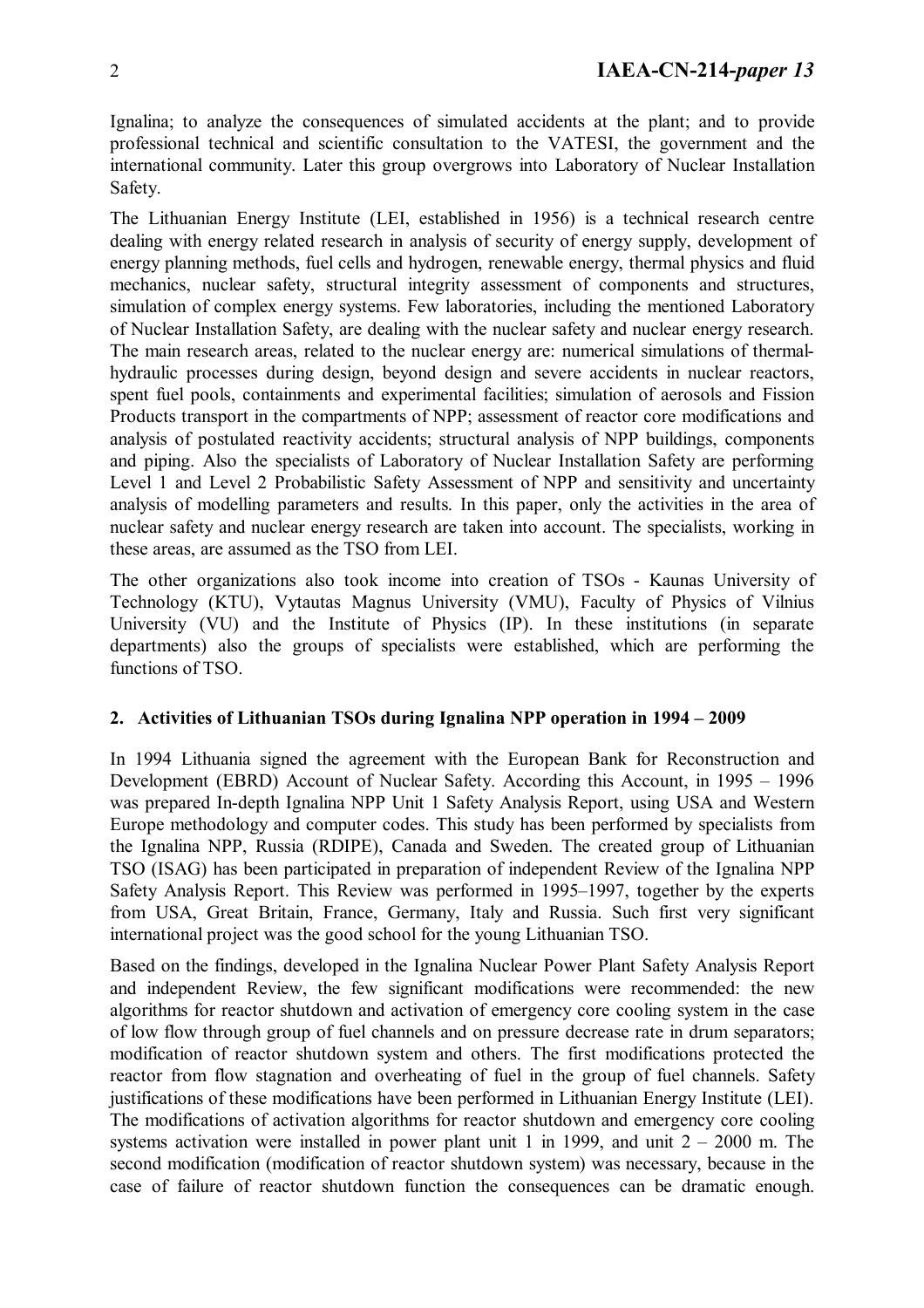Therefore the priority recommendation has been formulated: to implement the second, based on other principles of operation, diverse shutdown system for reactors of Ignalina NPP. However development, designing and implementation of such system needed few years, so at first the compensating mean (named "Additional emergency protection"), has been implemented. For this system, which was used in transition period while second diverse shutdown system was developed, LEI selected the set points for activation and performed the safety justification. The additional emergency protection was installed in Unit 1 in 1999, in Unit 2 – in 2000. The Second Diverse Shutdown System (DSS) has been designed and installed in Ignalina NPP Unit 2 in 2004. In the first unit of Ignalina NPP this system has not been installed because reactor has been shutdown in 2004. Specialists from LEI together with experts from the countries of the Western Europe checked and have assessed the design documentation, carried out independent calculations, thus helping Lithuanian regulatory body (VATESI) to make the appropriating decisions concerning implementation of mentioned system at Ignalina NPP.

On 2002 the safety analysis report for Ignalina NPP Unit 2 has been developed. This report contains the description of systems, list of postulated accidents, engineering assessment of reactor cooling system, accident analysis, assessment of fuel channels structural integrity, assessment of reactor safety acceptability and other chapters. The accident analysis in this report, was performed using best-estimate approach with uncertainty and sensitivity analysis. The safety analysis report and its review were the main documents, required for license for Ignalina NPP Unit 2. LEI performed the accident analysis part, including the external events (earthquake, strong wind, aircraft crash, flooding, external fire and etc.) analysis, see FIG. 1. The other Lithuanian TSOs (KTU, IP) performed the independent review of such report.



*FIG. 1 Analysis of Aircraft Crash: Loads on the buildings due to crash of different aircrafts* 

In parallel to deterministic analyses Lithuanian TSOs performed the Probabilistic Safety Assessment (PSA). The Ignalina NPP first level PSA "BARSELINA" project was initiated in 1991. It was first PSA for nuclear power plants with RBMK type reactors. From the beginning this project was carried out by nuclear energy experts from Lithuanian, Russian and Swedish institutions, and since 1995 it was carried out by efforts of experts from Lithuania (Ignalina NPP, LEI) and Sweden. The performed PSA 1 level analysis has shown that in Ignalina NPP probability of core damage is about  $6.10^{-6}$ . Thus, Ignalina NPP fulfilled the requirements for new NPPs, which are in process of construction.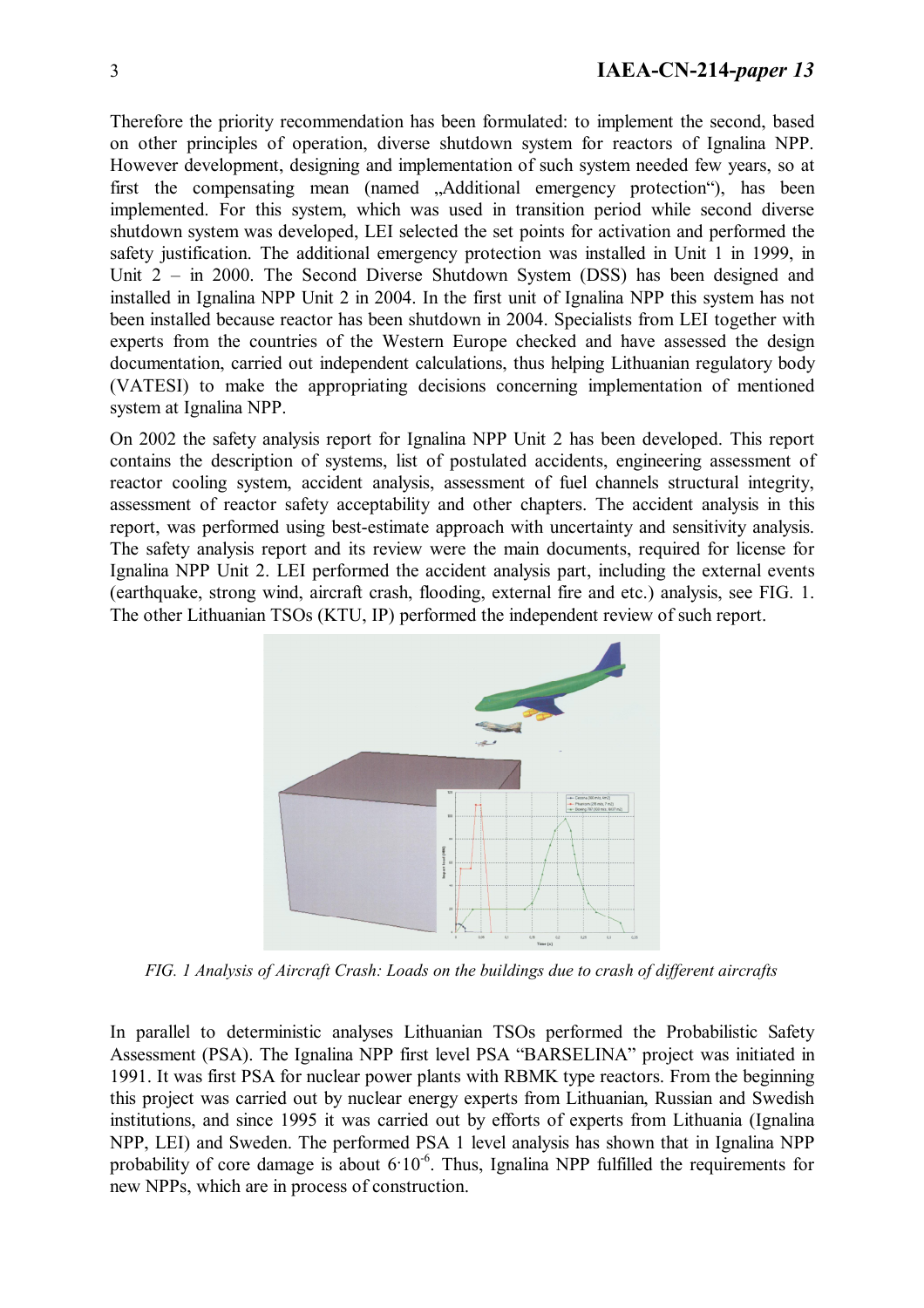The performed by LEI and Ignalina NPP specialists PSA studies demonstrated, that the risk of core damage most of all increases transients with loss of long-term core cooling. It is the positive fact meaning that up to consequences of severe accidents there is enough time. Based on these findings, the procedures and means on severe accident management were developed by international team from England, United States of America and Lithuania. LEI bring the significant contribution in development of Severe Accident Management Guidelines for the Unit 2 of Ignalina NPP. These guidelines were implemented two years before final shutdown of plant. The works do not stop even on forthcoming final shutdown of the plant – just before the shutdown, the Severe Accident Management Guidelines were harmonised with the Symptom-Oriented Emergency Operating Procedures at Ignalina NPP. This work, performed by LEI, allowed to provide safe elimination of accident consequences in all range of accidents.

As it was already mentioned, after Lithuania declared its independence, the technical support organisations in Lithuania grows and develops into institution, capable to perform all necessary safety analyses for Ignalina NPP. The Lithuanian TSOs provided the supports to the Lithuanian State nuclear power safety inspectorate (VATESI) in the form of consultations, design, research, expertise and other works requiring high scientific-technical qualification, competence, special knowledge and skills.

### **3. Lithuanian TSOs activities after the shutdown of Ignalina NPP**

The closure of Ignalina NPP in Lithuania at the end of 2009 brought to an end the previous nuclear energy generation period of Lithuania. After being a net exporter of electricity for more than two decades, from the beginning of 2010 Lithuania changed its status overnight to that of importer. The closure of Ignalina NPP also had significant impact on the balance of energy distribution in remaining Baltic States (Latvia and Estonia). The Lithuanian energy system after closure of Ignalina NPP is dependent on Russia, because Lithuania energy sources, supply of gas and power, are tied to that country. At the same time in the Poland the situation in the energy market (due to constantly rising demand) changed also – the country assumed that nuclear power might be included in the energy mix. Just before the closure of the Ignalina NPP, the deterioration of energy situation was expected. The prime Ministers of Lithuania, Latvia and Estonia signed Communique regarding cooperation in construction of the new NPP in Lithuania in February 2006. A decree endorsed by Lithuanian Parliament in June, 2007 about construction of a new NPP in Lithuania in cooperation with Latvia, Estonia and Poland.

In relation with plans to construct new NPP in Baltic region, the task of competence building in the nuclear safety field arose for the nuclear safety institutions. Education and training of nuclear energy engineers in Lithuania is split among institutions with a longstanding experience in complementary fields. Academic education is provided by the Kaunas University of Technology and the Lithuanian Energy Institute, specialized in nuclear facilities and evaluation of NPP safety. The Faculty of Physics of Vilnius University specialized in physics. In the Centre for Physical Sciences and Technology (former Institute of Physics) the nuclear fuel physics and radiation protection are taught. When the Ignalina NPP was in operation, the training of operating personnel was implemented at the Ignalina NPP Training centre, using a full-scale simulator. The KTU and LEI are oriented to engineering, VU and the Centre for Physical Sciences and Technology (CPST) – to education of the physicists. At present KTU is offering nuclear power bachelor (BSc) and masters (MSc) studies. Annually 5 – 10 BSc and 2 – 5 MSc degree nuclear energy specialists are educated in the KTU (in the Department of Thermal and Nuclear Energy). KTU also educates annually 20 BSc and 10 MSc degree nuclear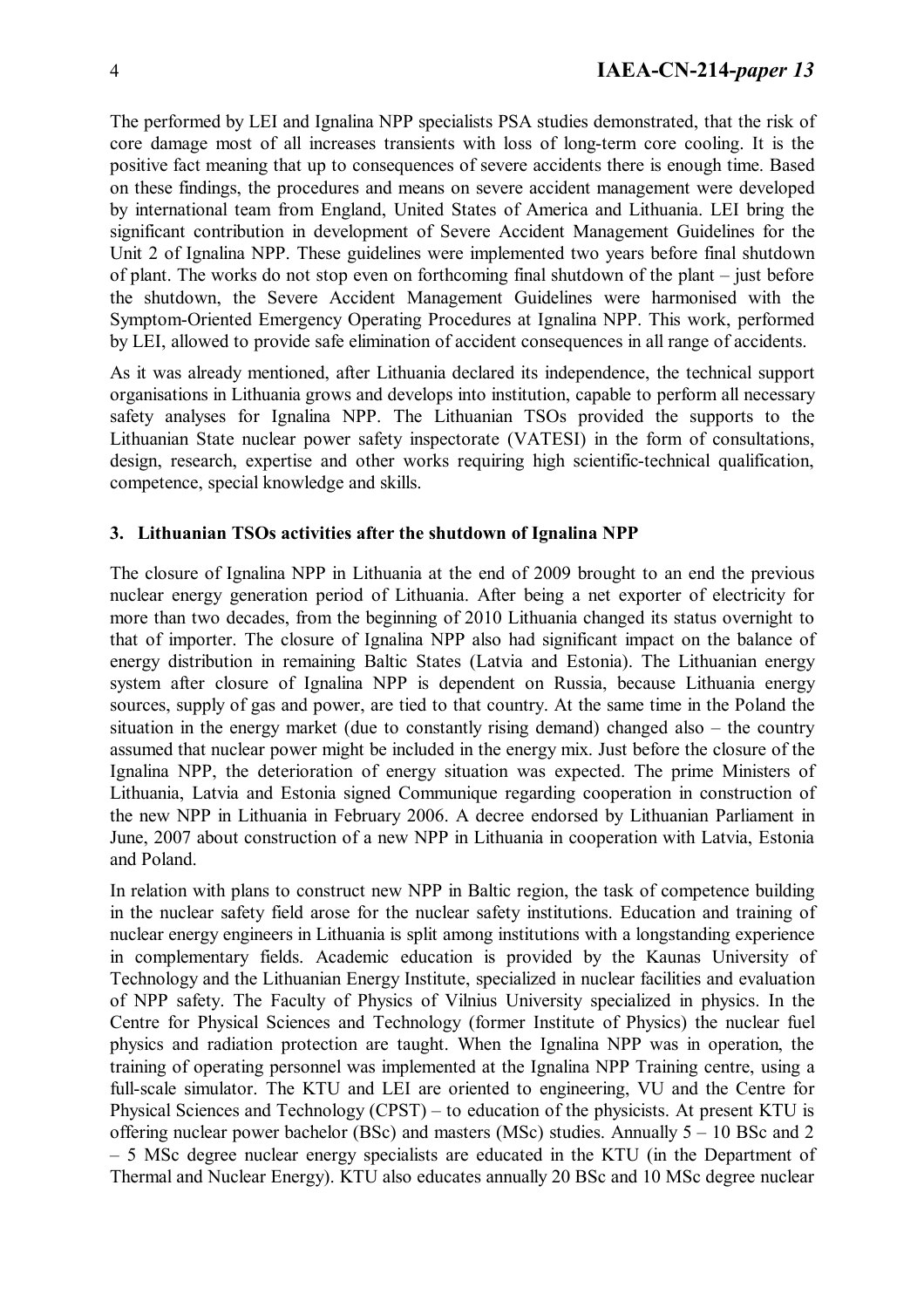energy specialists in physics according to the "Applied Physics" programme. In 2008 a fouryear bachelor study programme "Nuclear Physics" was launched in VU.

However, such educational program is not enough - the preparation for the construction of new nuclear power plant showed that Lithuania lacks the nuclear energy specialists, and other energy-related professions. During the development of the new nuclear power plant projects in the Baltic region, the need for qualified personnel will only increase. According the Lithuanian National Plan for preparation of specialists in the nuclear energy field, during the licensing and construction of new NPP at least 100 nuclear energy specialists of different fields will be required. Later, during the operation of new NPP, approximately 300 specialists will be required, and in addition about 60 specialists will be needed for the governmental, educational and scientific research institutions.

To meet these needs, following the National Energy Strategy and Nuclear Power Law of the Republic of Lithuania, the "National Plan for preparation of specialists in the nuclear energy field" was developed and approved by Minister of Education Science and Minister of Energy of the Republic of Lithuania. In order to implement the objectives of National Plan for preparation of specialists in the nuclear energy field, several measures (establishing of new study programs, the modernization of educational and scientific laboratories in KTU, VU, CPST and LEI, creation of preconditions for Nuclear Education training, retraining, skills improvement, preservation of knowledge and competence) are planned.

LEI and KTU have united doctorate in area of technological sciences "Energetics and Power Engineering". The specialists of KTU and LEI together participated in process of study. KTU doctoral graduates performed their internships in the Lithuanian Energy Institute. Students have the possibility to use the LEI experimental facilities, hardware and software. The examples of doctoral dissertations in nuclear energy and nuclear safety areas, defended in LEI are presented below:

- Egidijus Babilas "Analysis of Hydrogen Distribution in Containments of Nuclear Power Plants" (2008);
- Ernestas Narkūnas "Investigations of the Change of Nuclides' Content in the RBMK-1500 Reactor Structural Components" (2009);
- Ausra Marao "Simulation of Processes in Fuel Rods of RBMK Type Reactors" (2010);
- Raimondas Kilda "Analysis of Radionuclide Migration from Near-Surface Repositories for Radioactive Waste" (2010);
- Asta Narkuniene "The Investigation of Radionuclide Release from the Hypothetical Repository for RBMK Spent Nuclear Fuel Disposal" (2011);
- Audrius Šimonis "Investigation of Personnel Exposure During Dismantling of Nuclear Facilities" (2011):
- Aurimas Kontautas "The Numerical Study of Aerosol and Radionuclide Transport in the Containments of Nuclear Power Plants (2013);
- Darius Justinavičius "Investigation of Gas Migration in a Geological Repository (2014).

In the last years the Lithuanian nuclear regulator VATESI continue cooperation with the Center for Physical Sciences and Technology, LEI, KTU, Vilnius Gediminas Technical University; the State Institute of Information Technologies, UAB ITECHA, Research Centre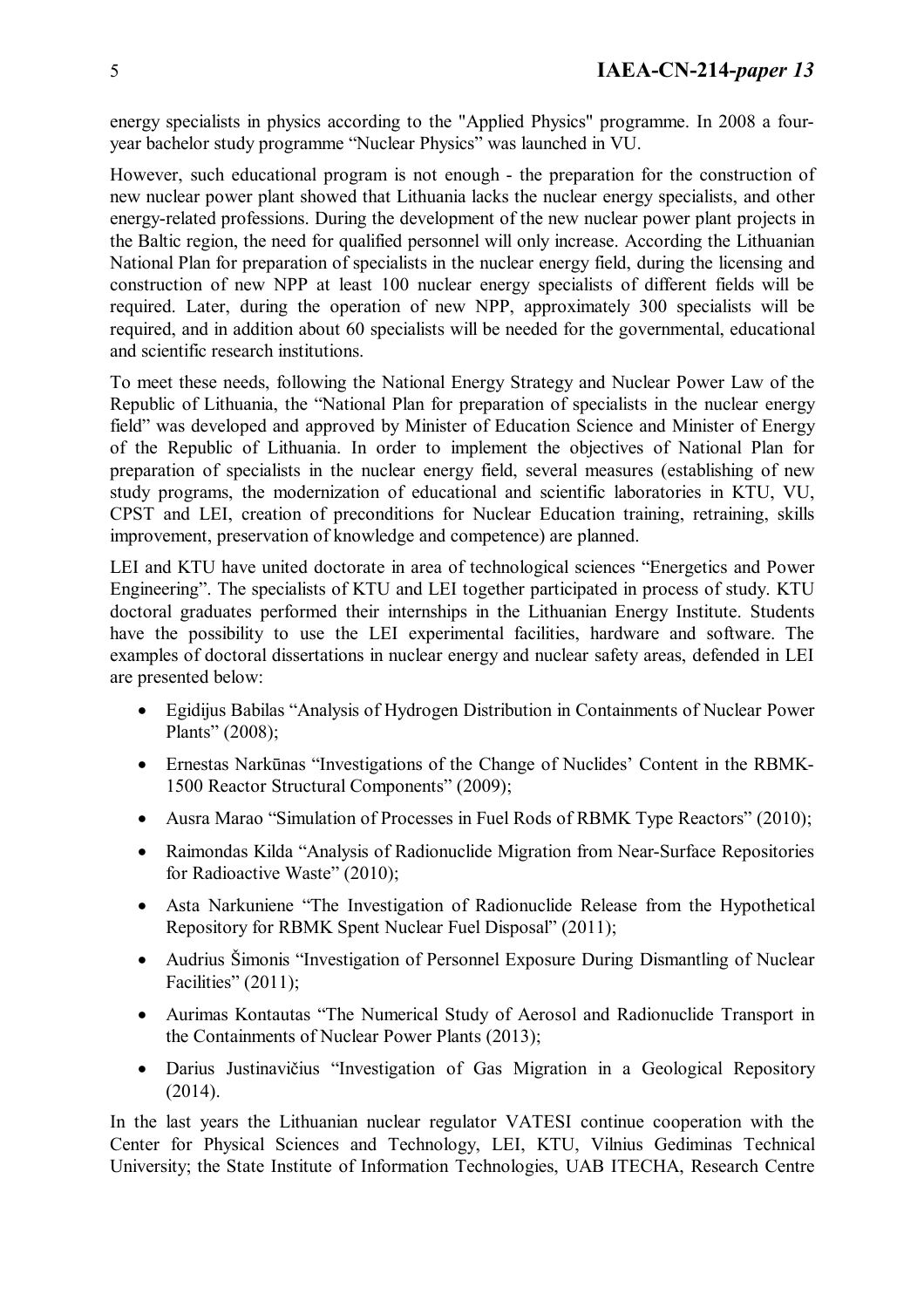of Electromagnetic Compatibility and other organisations. The main performed works are in the areas of preparation of working design for decontamination and dismantling of equipment of Ignalina NPP, assessment of environmental impact and safety of interim storage facilities for spent nuclear fuel under construction and radioactive waste processing and storage facilities as well as the Landfill type repository for low and very low activity radioactive waste.

The main current goals of Lithuanian TSOs at the moment, waiting for the Lithuanian Government's final decision regarding building of new NPP, are the preservation of knowledge and competence and creation of new necessary nuclear competence. The last goal is very important, because during the Ignalina NPP operation the high level of competence was achieved regarding safety of channel type boiling water reactors. Now the Lithuania is choosing between the latest state of the art nuclear technologies. Thus the adequate competence should be achieved. One of the way to reach this is the participation of Lithuanian TSOs in the international projects.



*FIG. 2 Discussion regarding testing of special equipment for the spent fuel transportation at LEI experimental setup with VATESI experts* 

Lithuanian TSOs (especially experts from LEI) actively participated in the different project of EU Framework Programme for Research and Innovation FP6 – FP7 and are preparing to participate in the Horizon 2020. Unfortunately, the experience of Lithuanian activities in the nuclear competence building, demonstrated, that it is very difficult to develop necessary nuclear research infrastructure and to gain the competence in the country with limited recourses, without significant support from the "more experienced" countries. The only way for the "new" EU states to compete / cooperate on equal basis with "old" EU members is to join forces and work together. One of the last initiative of Lithuanian TSOs is the cooperation with the scientific institutions and industrial partners in Latvia, Estonia, Poland and Sweden to form a Baltic Region Initiative for the Long Lasting InnovAtive Nuclear Technologies (BRILLIANT). This foreseen cooperation would help with finding of optimal regional solution to create cooperation platform for modern electrical power solutions and give better synergies with on-going and future EU research and innovation projects in particular those offering access to research infrastructures in conjunction with education and training.